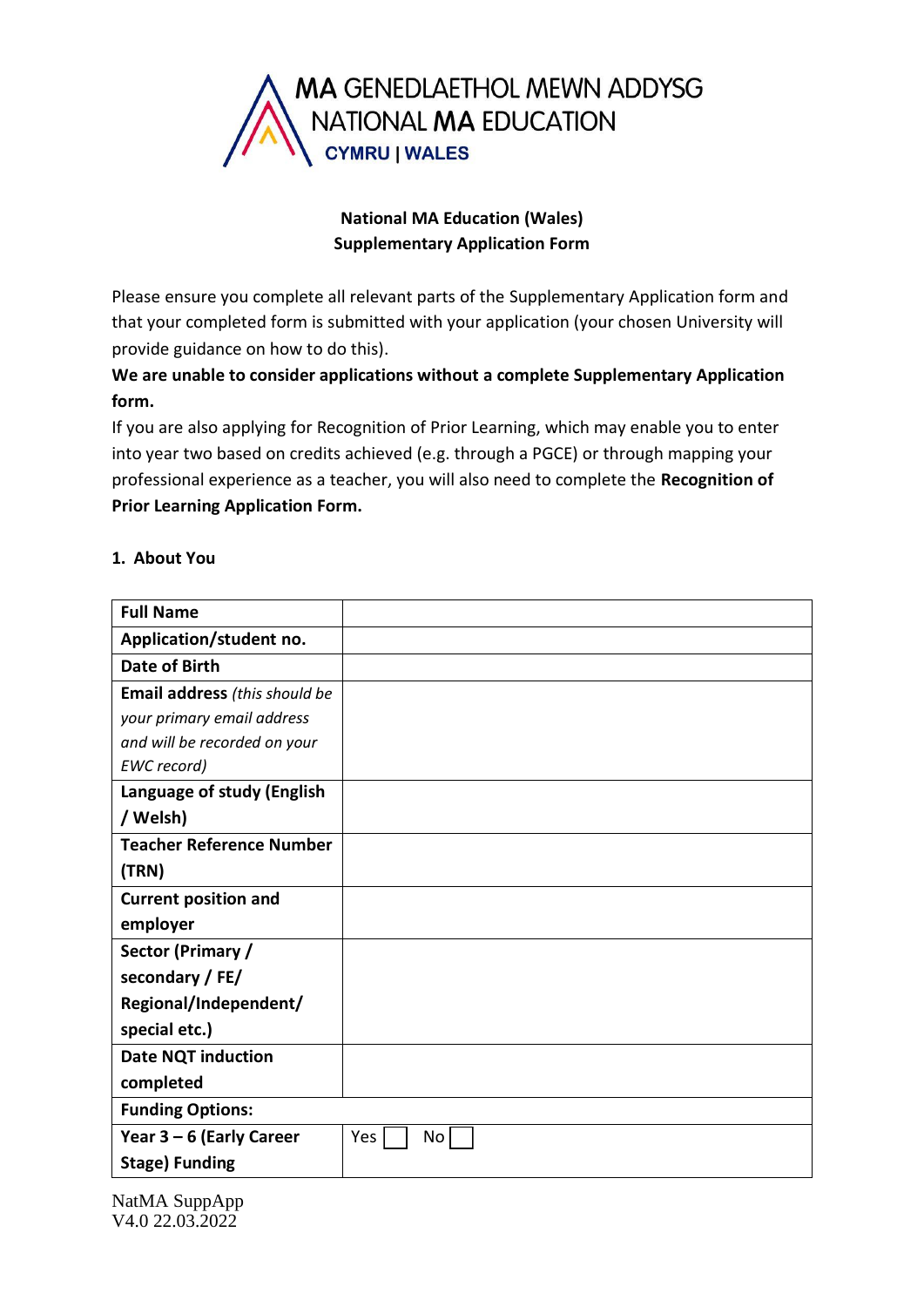

| <b>Approved ITE Partner</b> | Yes                   |
|-----------------------------|-----------------------|
| <b>School Place</b>         |                       |
| (Applicants must be         | No                    |
| supporting ITE students of  |                       |
| the University to which you |                       |
| are applying)               |                       |
| <b>Pathway Funding</b>      | ALN: Yes<br>No l      |
|                             | Leadership: Yes<br>No |

### **2. Indication of Module Preference**

All students undertaking the National MA Education (Wales) and any of the pathways through the programme will undertake the following modules (unless you are applying for RPL in Year 1):

#### **Year 1**

Collaborative and Professional Practice Evidence Informed Practice Pedagogy and Practice

#### **Year 2**

Selected Modules for Term 1 and Term 2. Advanced Research and Enquiry Skills.

#### **Year 3** Dissertation

For planning purposes, please indicate your optional specialist module preferences. Please check module preference and availability [here.](https://www.swansea.ac.uk/postgraduate/taught/artsandhumanities/ma-education-wales/#modules=is-expanded) **Indicating your preference does not commit you to undertaking these modules.** 

# **Any Supplementary modules taken in Year 1 are compulsory. The Advanced Research and Enquiry Skills and the Dissertation modules are also compulsory for all students.**

If you are applying to the **MA Education (Wales)** please indicate from this list which **TWO** 20 credit modules, you would most likely wish to study. You will need to select one module in Term 1 and one module in Term 2.

NatMA SuppApp V4.0 22.03.2022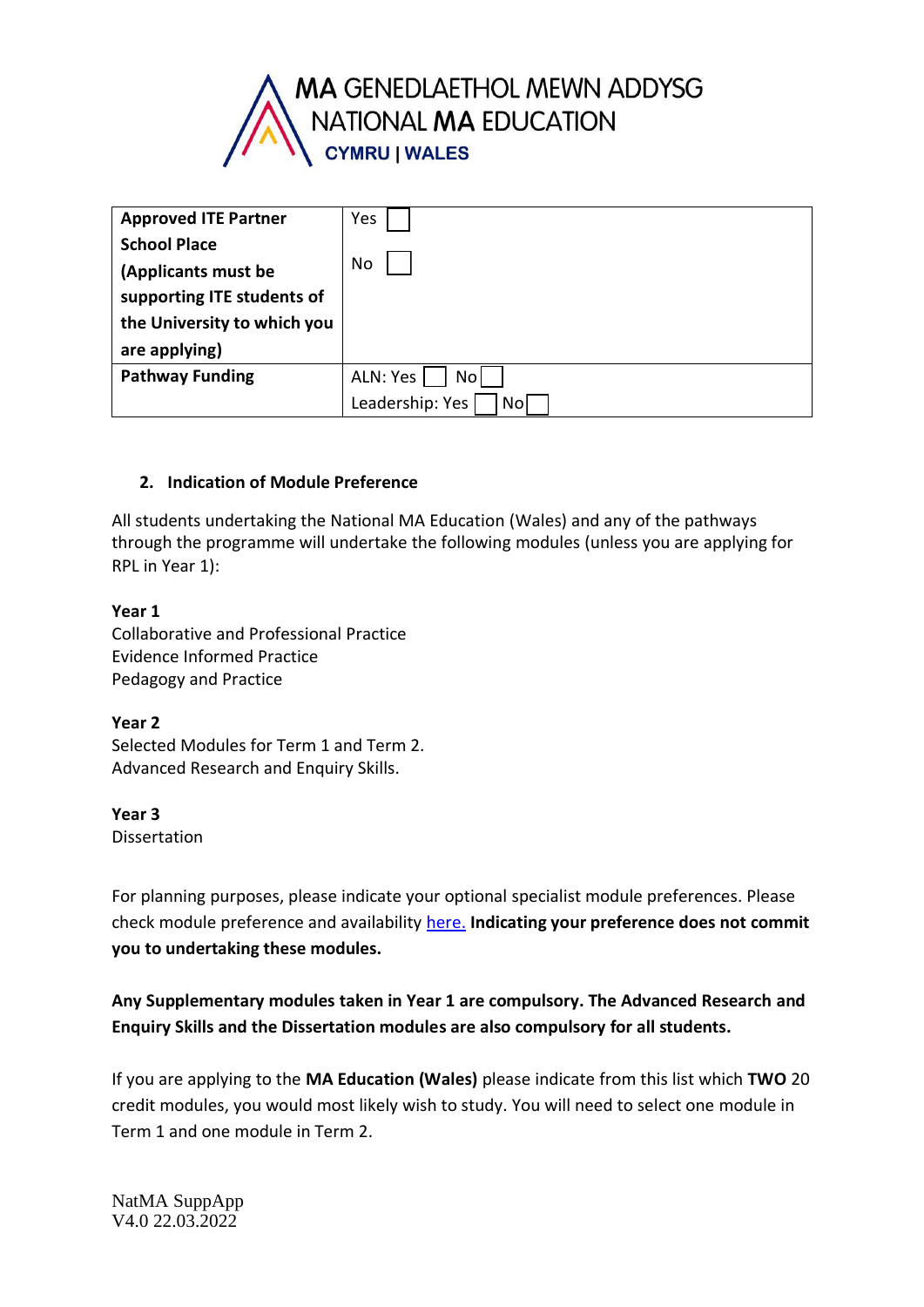

| Term | <b>Module Name</b>                       | <b>Preferred Modules</b> |
|------|------------------------------------------|--------------------------|
|      | Emotional Health, Mental Health and      |                          |
|      | Wellbeing                                |                          |
|      | <b>Exploring Pedagogies</b>              |                          |
|      | <b>Inclusive Classroom Practice</b>      |                          |
|      | Leading and Managing Education           |                          |
|      | Professionals                            |                          |
|      | <b>Curriculum Design and Realisation</b> |                          |
|      | <b>Equity and Diversity</b>              |                          |
|      | Leadership and Management of ALN         |                          |
|      | Leading Organisational Change            |                          |

If you are applying for the **MA Education (Wales) Additional Learning Needs pathway,**  please indicate from this list which **TWO** 20 credit modules you would most likely wish to study. You will need to select one module from Term 1, Term 2, or Term 3.

| <b>Term</b> | <b>Module Name</b>                                    | <b>Preferred Modules (X)</b> |
|-------------|-------------------------------------------------------|------------------------------|
|             | <b>Inclusive Classroom Practice</b>                   |                              |
|             | Leadership and Management of ALN                      |                              |
|             | Additional Learning needs - Excellence in<br>Practice |                              |

If you are applying for the **MA Education (Wales) Leadership pathway,** please indicate from this list which **TWO** 20 credit modules you would most likely wish to study. You will need to select one module from Term 1, Term 2, or Term 3.

| Геrm | <b>Module Name</b>                              | <b>Preferred Modules (X)</b> |
|------|-------------------------------------------------|------------------------------|
|      | Leading and Managing Education<br>Professionals |                              |
|      | Leading Organisational Change                   |                              |
|      | Leading Within and Across Education<br>Systems  |                              |

NatMA SuppApp V4.0 22.03.2022 **3. Statement of Support**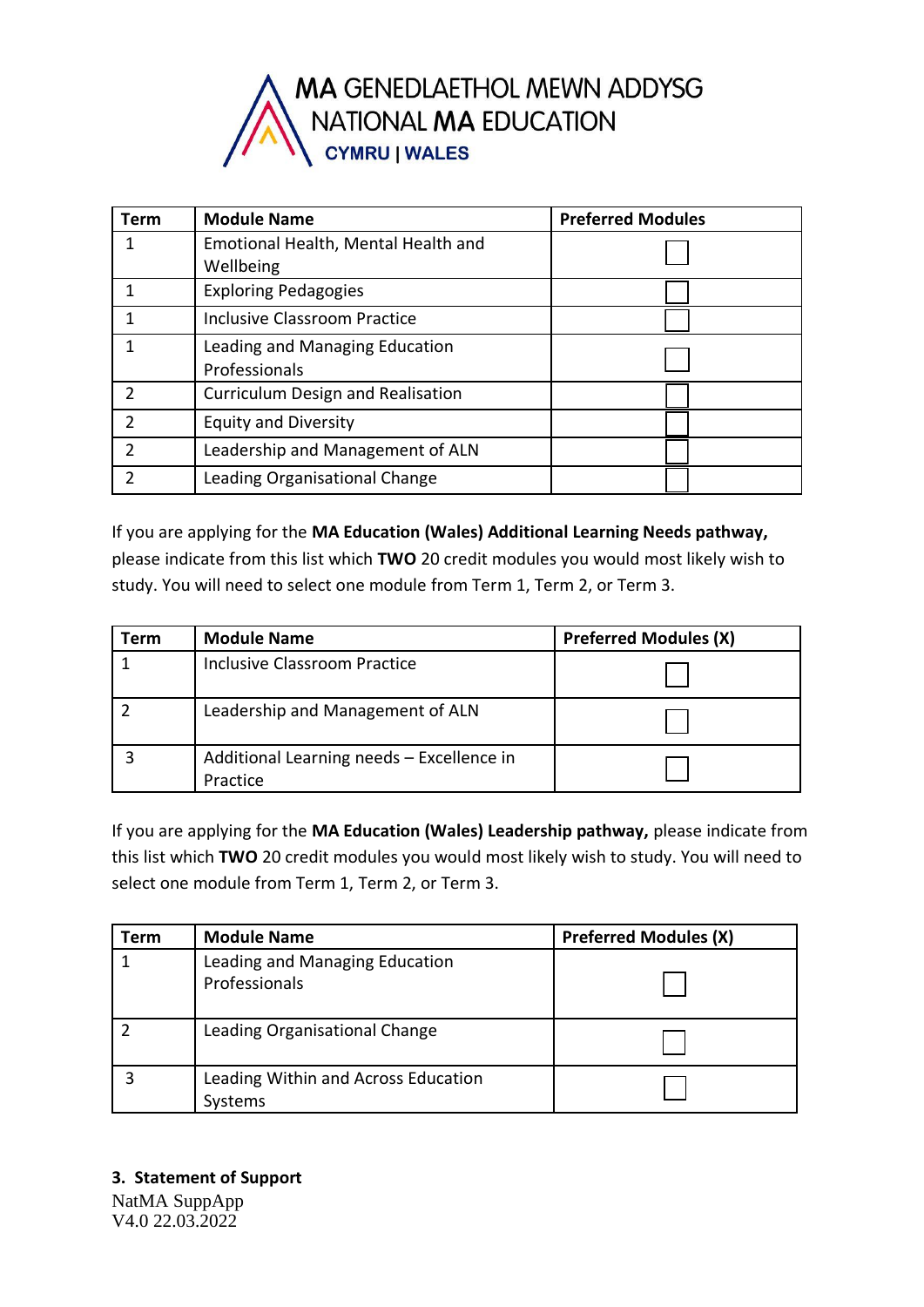

You should provide a Statement of Support to indicate that your School supports you in committing the time required for this programme.

This should normally be from your Headteacher or another relevant senior colleague/manager, but may also been from another appropriate individual. Wherever possible, this should be on School headed paper and uploaded along with your application for funding.

**If you are asked to submit a statement of support as part of the main application process for your chosen University, you do not need to upload this again.** 

**If you are not required to upload a statement of support at another point in the admissions process, you should upload this to your application as an additional document.**

## **4. Application Form Data sharing statement**

Where sponsored places on the National MA Education (Wales) programme at your firstchoice institution have been fully allocated, in order to enable you to engage in the National MA Education (Wales) programme and have access to the Welsh Government funding, we are able to transfer/share the full details provided on your application form with other members of the partnership with funded places available.

Please indicate below whether you are happy for us to share your application with the following Partner Universities:

| University               | Confirmation | University                  | Confirmation |
|--------------------------|--------------|-----------------------------|--------------|
| Aberystwyth University   |              | University of South Wales   |              |
| <b>Bangor University</b> |              | University of Wales Trinity |              |
|                          |              | <b>St Davids</b>            |              |
| Cardiff Metropolitan     |              | Wrexham Glyndwr             |              |
| University               |              | University                  |              |
| Swansea University       |              |                             |              |

Information will also be shared with the Education Workforce Council (EWC) for verification of applications (e.g. Teacher number and completion of induction). This is to confirm your

NatMA SuppApp V4.0 22.03.2022